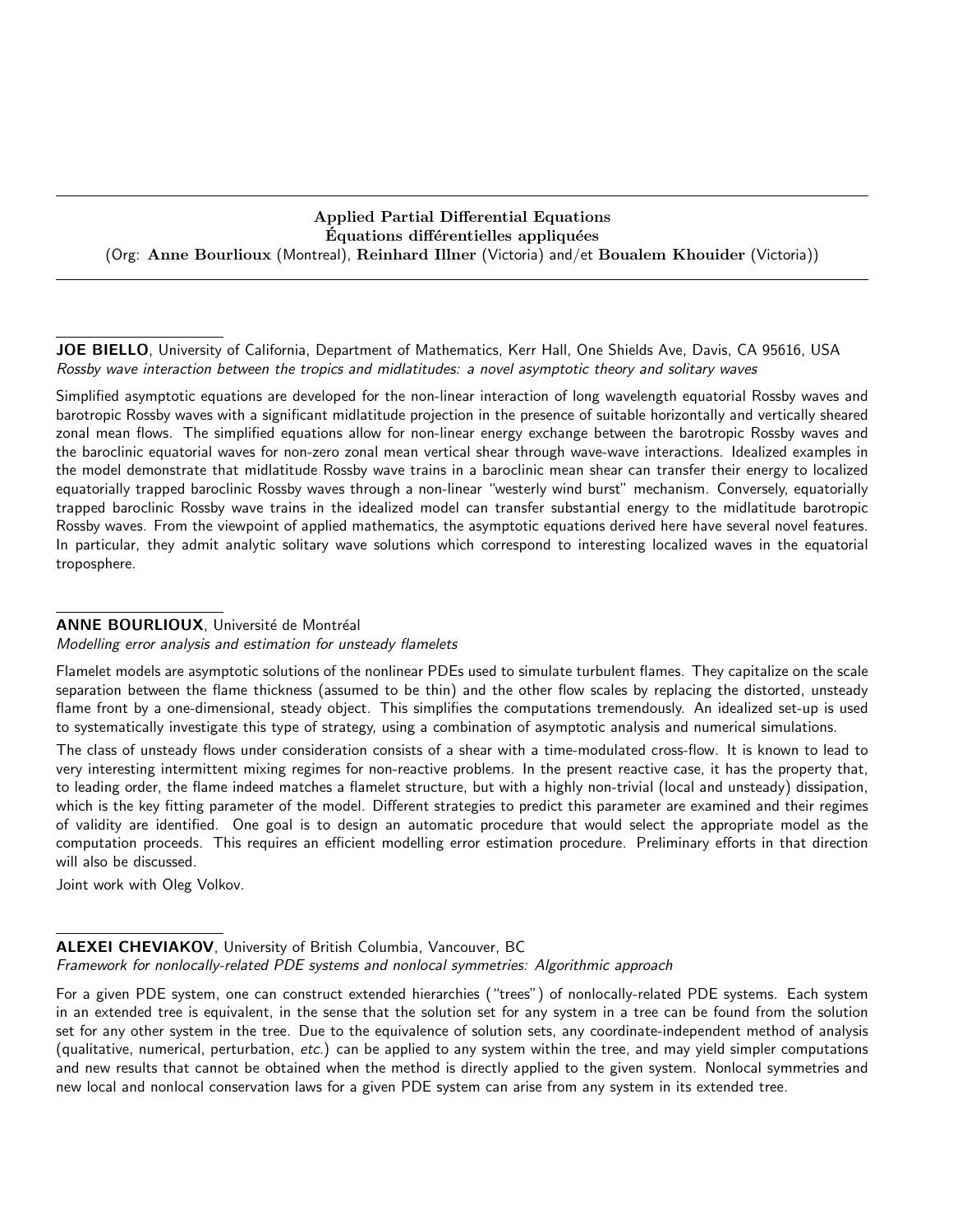The concept of useful conservation laws plays an essential role in the construction of an extended tree. Useful conservation laws yield potential variables and equivalent nonlocally-related potential systems and subsystems for any given system.

We construct extended trees for the systems of Planar Gas Dynamics and Nonlinear Telegraph equations. Using the described framework, we demonstrate a direct relation between Eulerian and Lagrangian descriptions of gas dynamics, and find new families of conservation laws and new nonlocal symmetries.

The presented research was done in collaboration with George Bluman (UBC).

AMIK ST CYR, National Center for Atmospheric Research, 1850 Table Mesa Drive, Boulder, CO 80305 Optimized Schwarz methods for high-order spectral elements

In this presentation, it is shown how a small modification of the RAS, MS and AS-aug preconditioners at the algebraic level, motivated by optimized Schwarz methods defined at the continuous level, leads to a significant reduction in the iteration count of the iterative Krylov solver. Numerical experiments on the modified Helmholtz equation using a model problem and a next generation spectral element general circulation model on the sphere, illustrate the effectiveness of this new approach. Experimentally, it is observed that the best condition number attainable in 2D (without coarse solver), for a non-overlapping Experimentally, it is observed that the best condition number attainable in 2D (without coarse solver), for a non-overlapping<br>decomposition, is √N where N is the order of the polynomial basis employed. The performance of gene/L supercomputer is investigated.

Collaborators: Martin J. Gander and Stephen J. Thomas.

#### REINHARD ILLNER, University of Victoria

Entropy methods for degenerate drift-diffusion equations

I will present selected results from recent joint work with Jean Dolbeault, Philippe Bartier and Michal Kowalczyk. Linear drift-diffusion equations with degenerate or time-dependent coefficients arise in various applications, for example in traffic flow models or in flashing ratchet models. In more difficult (yet practically relevant) cases the coefficients may be coupled to moments of the dependent variable, producing a nonlinear problem. Entropy-entropy production estimates offer natural ways to describe the asymptotic behaviour of solutions to such problems, and I will show some of the relevant estimates.

#### NICOLAS KEVLAHAN, McMaster University

Multiscale space-time adaptive simulation of 2D turbulence

A space-time adaptive wavelet collocation method is developed to efficiently simulate two-dimensional incompressible turbulence. This new DNS technique takes advantage of the spatial and temporal intermittency of turbulence to approximate the solution in the space-time domain using an adaptive collocation wavelet method. Both spatial and temporal resolution are adapted locally to solve the vorticity equation to the desired tolerance. Note that the global time integration error is controlled: this is not possible using conventional time marching methods. We will present results for the merging of identical vortices at  $Re = 1000$ , and for decaying two-dimensional turbulence. We find that the total number of active space-time degrees of freedom is significantly smaller than in a conventional dynamically adaptive time marching method. We also expect to present an estimate of the number of space-time degrees of freedom for decaying 2D turbulence as a function of Reynolds number.

# BOUALEM KHOUIDER, University of Victoria, 3800 Finnerty Road, Victoria, BC

Multicloud parametrizations for convectively coupled tropical waves

The tropical large scale circulation has a significant impact on our weather and climate through various meteorological disturbances originating near the equator such as El Niño, the Madden–Julian Oscillation, and various convectively coupled tropical waves. Such disturbances are often a result of organized tropical convection over a large range of scales; from the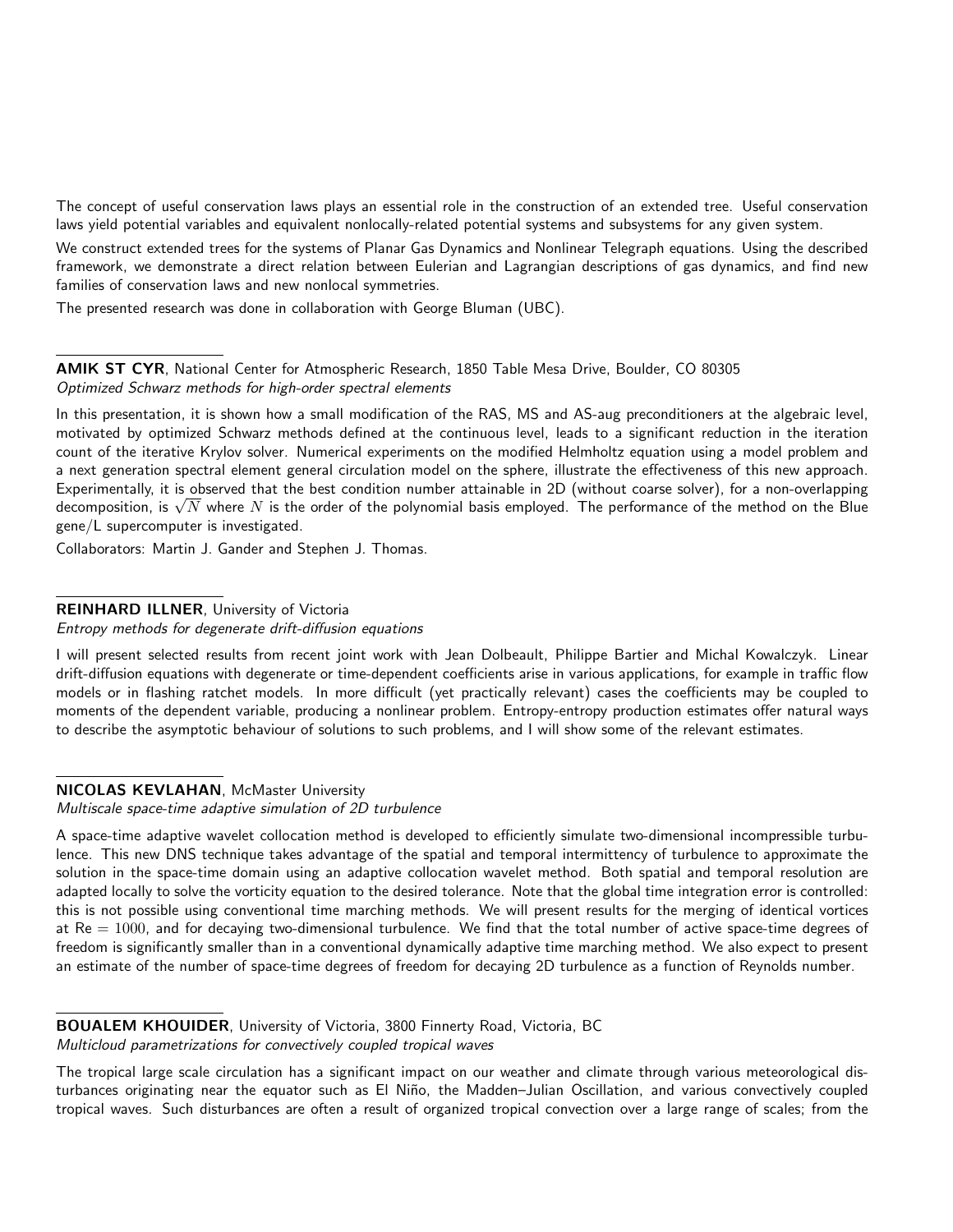single clouds of 1 to 10 km to cloud clusters and superclusters of a few hundred to a few thousand kilometers. However, today's general circulation models (GCMs) perform very poorly in predicting/representing these phenomena because on the one hand they occur at the sub-grid scale for the GCMs and on the other hand the underlying physics are still not completely understood—impossible to parametrize accurately.

Recent observational analysis reveals the central role of three multi-cloud types, congestus, stratiform, and deep convective cumulus clouds, in the dynamics of large scale convectively coupled Kelvin waves, westward propagating two-day waves, and the Madden–Julian oscillation. We present in this talk a systematic model convective parametrization highlighting the dynamic role of the three cloud types through two baroclinic modes of vertical structure: a deep convective heating mode and a second mode with low level heating and cooling corresponding respectively to congestus and stratiform clouds. Joint with A. J. Majda (NYU).

HORST LANGE, Mathematisches Institut, Universität Köln, Weyertal 86–90, D-50931 Köln, Germany On the controllabilty of nonlinear Schrödinger equations

We consider the controllabilty of nonlinear Schrödinger equations in two specific cases, namely the nonlinear Hartree equation (of quantum chemistry), and the Gross–Pitaevskii equation (in the theory of Bose–Einstein condensation). We study the mathematical structure of the sets of reachable and nonreachable states, and show,  $e.g.,$  that the set of nonreachable states for the Hartree equation is "fat" in the Baire categorical sense, and dense in state space, whereas the set of reachable states is "meagre". In the Gross–Pitaevskii case the nonreachable states form a finite dimensional manifold.

Joint work with Reinhard Illner, Victoria, and Holger Teismann, Acadia.

ADAM MONAHAN, School of Earth and Ocean Sciences, University of Victoria Covariance Structure of a Fluctuating Midlatitude Jet

Principal Component Analysis (PCA) is a standard technique used in ocean/atmosphere physics to look for structure in large multivariate datasets; mathematically, PCA involves finding the eigenstructure of the covariance matrix. Individual PCA basis functions are often assumed to represent distinct physical "modes" of variability. In this talk, we will develop analytic expressions for the covariance structure of an idealised midlatitude jet that can vary in strength, width, and position. Through a systematic perturbation analysis, we can read off the leading few eigenvectors (PCA modes) of the covariance matrix.

This analysis demonstrates that even in this idealised system, many of the assumptions commonly made in interpreting PCA structures are false. In particular:

- (1) the PCA time series are uncorrelated, but not independent,
- (2) individual PCA "modes" do not represent individual physical processes, and
- (3) PCA structures arising due to individual processes alone can be mixed, or "hybridised", when these processes occur simultaneously.

## ADAM OBERMAN, SFU

Numerical approximation of first and second order non-linear elliptic PDEs

Building on this work, we develop convergent schemes for non-linear second order equations, including: infinity laplacian, motion by mean curvature, the Monge–Ampere equation.

The theory of viscosity solutions gives powerful existence, uniqueness and stability results for first and second order degenerate elliptic equations. The approximation theory developed by Barles and Sougandis in the early nineties gave conditions for the convergence of numerical schemes.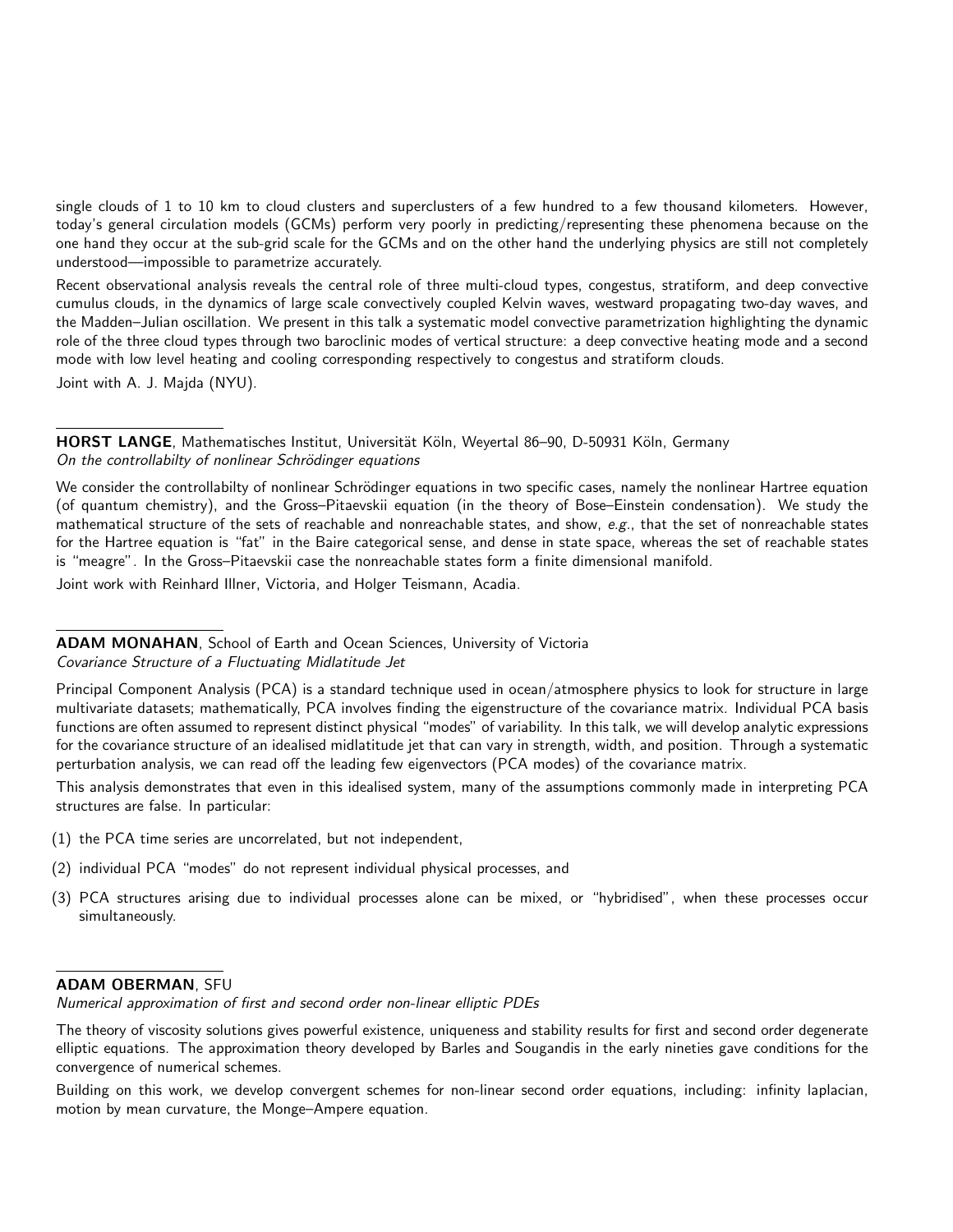We'll also discuss adaptive schemes on unstructed grids for first order equations. A motivating example is the high-dimensional control problem of airplane flight.

#### VLADISLAV PANFEROV, McMaster University

#### Global regularity of one-dimensional solutions of the Boltzmann equation

For the Boltzmann equation the setting of a narrow shock tube implies that solutions depend only on one spatial coordinate, while having a three-dimensional velocity dependence. We study the propagation of some regularity estimates, such as supnorms of the macroscopic density, for the corresponding solutions of the Boltzmann equation. Using the methods based on the relative entropy control and on a certain nonlinear functional introduced by Bony and Cercignani, we establish the global in time existence of regular solutions for some model cases of particle interactions.

Joint work with A. Biryuk and W. Craig.

## **OLIVIER PAULUIS, New York University**

#### Toward the end of cumulus parameterization

The current generation of General Circulation Models can simulate the global atmosphere with a resolution of the order of 50 km. Such a resolution is insufficient to explicitly simulate the deep convective motions that are responsible for the bulk of the vertical energy transport in the atmosphere. To compensate for this limitation, climate models have used various cumulus parameterizations to account for the effects of convective motions on the atmospheric temperature, humidity and cloud distribution. However, due to the continuous increase in computational power, the next generation of global models might be run at a sufficiently fine resolution as to make the use of cumulus parameterization unnecessary.

This paper investigates the impacts of horizontal resolution on the statistical behavior of convection. An idealized radiativeconvective equilibrium is simulated for model resolutions ranging between 2 and 50 km. The simulations are compared based upon the analysis of the mean state, of the energy and water vapor transport, and of the probability distributions functions for various quantities. It is found that, despite some bias in temperature and humidity, coarse resolution simulations are able to reproduce reasonably well the statistical properties of deep convective towers. This is particularly apparent in the cloud ice and vertical velocity distributions that exhibit a very robust behavior at resolution up to 16 km.

A theoretical scaling for the vertical velocity as function of the grid resolution is derived, based upon the behavior of an idealized air bubbles. The vertical velocity of an ascending bubble is determined by its aspect ratio, with a wide, flat parcel rising at a much slower pace than a narrow one. This theoretical scaling law can explain the behavior of the numerical simulations, and be used to re-normalize the probability distribution functions for vertical velocity.

## FRANCIS POULIN, University of Waterloo

#### Turbulent self-diffusion in isopycnal coordinates

A recent paper by Dukowicz and Smith (1997), henceforth referred to as [DS97], extends the classical theory of turbulent transport of a tracer particle (Morin and Yaglom, 1987) to encompass the problem of self-diffusion in stratified mesoscale oceanic turbulence, thereby shedding light onto the mathematical status and physical meaning of the recent parametrization of Gent and McWilliams (1990). This is interesting and important in view of the fact that the theory of geostrophic turbulence is still in its infancy.

The stated objective of [DS97] is to develop the stochastic theory of turbulent diffusion from the standard Fokker–Planck equation (Morin and Yaglom, 1987; Gardiner, 2004) in such a way that it also applies to compressible flow. The reason why this is deemed necessary is that when the classical, incompressible Boussinesq equations are expressed in isopycnal coordinates the velocity field ceases to be solenoidal. We will show that the argument presented in [DS97] is incorrect, although their main result can, fortunately, be salvaged.